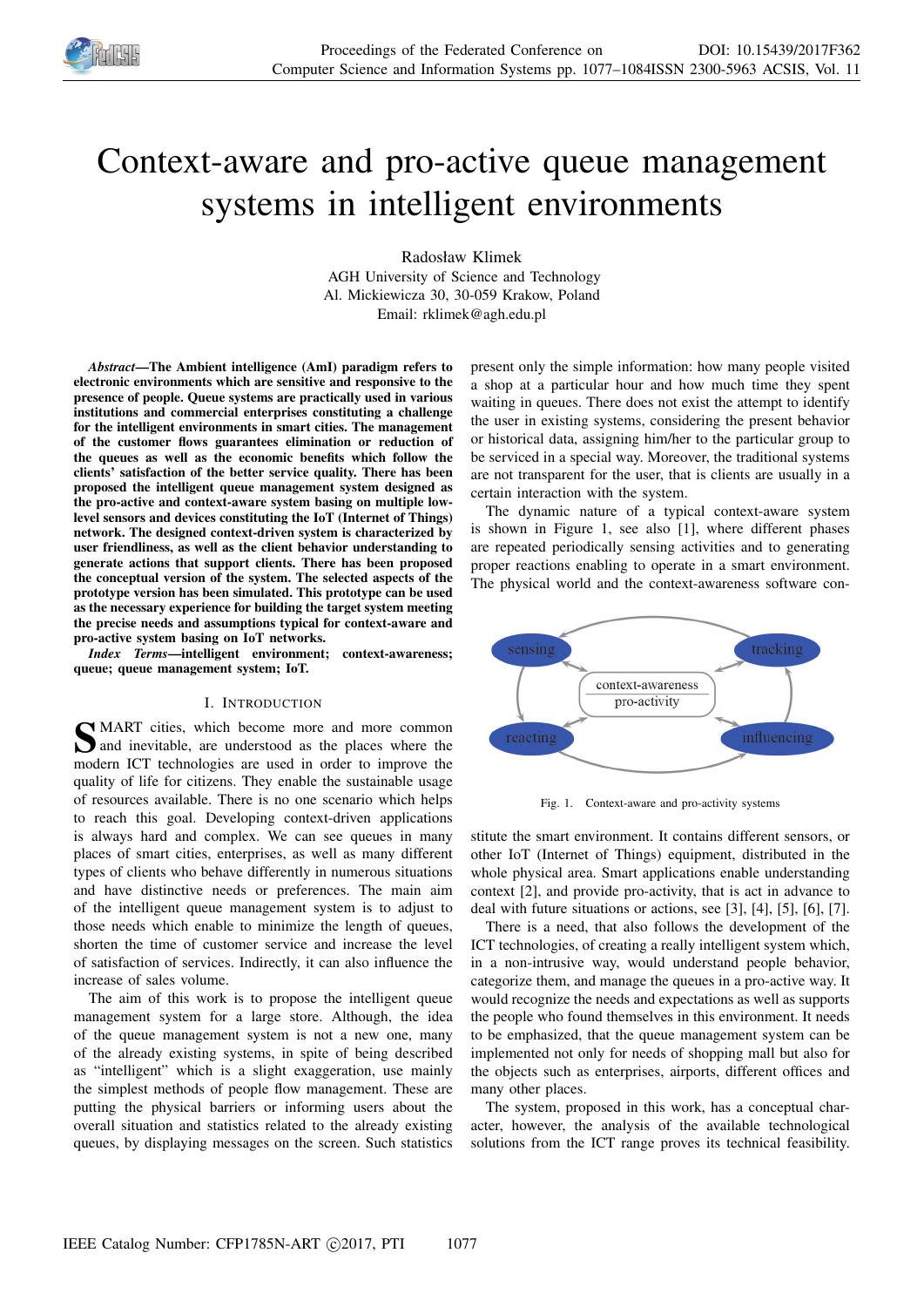There has been developed the prototype and the simulation studies have been carried out. The prototype of the system can be furtherly developed and improved by implementing the new details for example related to reasoning, ontological reasoning, especially helpful in case of different methods of the clients identification, as well as developing different identifying components (biometric data, mobile phone identifier, etc.), designing the software architecture and making all other improvements. The prototype can be used as the reference point for creating the system which would be correctly located within a particular instance and needs.

There are many works considering and discussing queue management systems. Moreover, there are also commercial systems for the line management. However, there is lack of works for smart systems that works in intelligent environments, that is systems that understand human behavior providing context-aware and pro-active actions supporting customers and inhabitants. Such systems are mandatory ingredient for smart cities. Work [8] discusses queues in the context of a smart parking system. The aim of the proposed algorithm is to control traffic. Work [9] provides methods for queuing delays when using RFID systems but they don't recognize human behavior. Work [10] also don't discuss behavior aspects while new message systems are introduced. In work [11], a ticket dispenser is used. This paper follows works [12], [1] which concern observing behaviors of users/inhabitants and modelling logical specifications understood as user preferences.

#### II. BASIC ASSUMPTIONS AND REQUIREMENTS

By a queue we understand an impermanent community of people which is created when waiting for the particular event such as serving. The formation of a queue is usually related to the small number of resources/people offering the service of serving. The members of the queue are usually handled in the set order, most often it is the FIFO rule, and later they leave the queue.

It is presumed that there exist the entrance devices which enable to identify people and events. Among them are:

- camera: equipped with the necessary software which enables to record and identify the biometric data of clients who enter the object and stay inside it, the new and old clients which means having the history of their presence in a particular object;
- GPS sensors: installed in the shopping trolleys and helping to monitor their location together with the client;
- scanners of the bar code embedded into the client's trolley;
- cameras, together with the software, built-in the object and helping to observe the characteristic way of moving of a client (elderly person, disabled person, person with children);
- thermal cameras detecting the increased body temperature (which suggests for example stress, haste but also the illness);
- cameras located near the cash registers which estimate the number of people waiting in a queue;

• sensors detecting the Bluetooth and GSM devices and estimating the number of people waiting in a queue as well as performing the supporting tasks. Such devices are the part of most of the private mobile phones.

The information and messages from system are introduced to different output devices such as:

- mobile applications which suggest the client a particular behavior, giving the number of the cash desks where he/she should go;
- displayer on the shopping trolley informing about the number of free cash registers;
- "help" button on trolley calling the shop assistant and helping in case of problems with the finalization of transaction (elderly people);
- publicly available displayer at the beginning of each cash register, as well as all other displayers in this part of store.

The type of data used for analysis can be: age, pregnancy, body posture, weight, clothing, height, body temperature, blood pressure, heart rhythm, amount of shopping. All those types of data are stored in a way which is transparent for a client.

The system monitoring the queue management system has a lot of information about the current situation in a monitored object, performs the basic measurements, analyzes the historical data which help to describe the preferences of regular clients. The basic parameters of the current situation in monitored object are:

- the number of people entering the store;
- the number of people who stay inside;
- the number of people classified into a certain category for example: elderly people, disabled people, mothers and families with small children, pregnant women, customers who usually do big shopping (those who have a substantial financial input), sick people and those whose body temperature is higher than the average one;
- the length of the particular queues;
- the average time of waiting in the particular queues, divided into the queues of the special meaning;
- the total time of waiting etc.

In order to estimate the length of a queue there are used different sources and methods from the video cameras to detecting the Bluetooth devices. However, the last method has its own limits related to the fact that in many mobile phones this function is switched off. On the other hand, it can be useful in describing the time of waiting in every queue, when we assume that at least some people have this function in an active mode, and observing the movement of the queue. Similar remarks concern the GMS system emitting the signal to the nearest BTS station (Base Transiver Station).

The aim of the whole system, apart from the typical tracing of the clients' activity and their distance from the cash registers, is also detecting the distinctive types of behaviors which enable to redirect some people to the cash registers specially designated for their needs. It can be performed on the basis of the historical behaviors analysis, if they are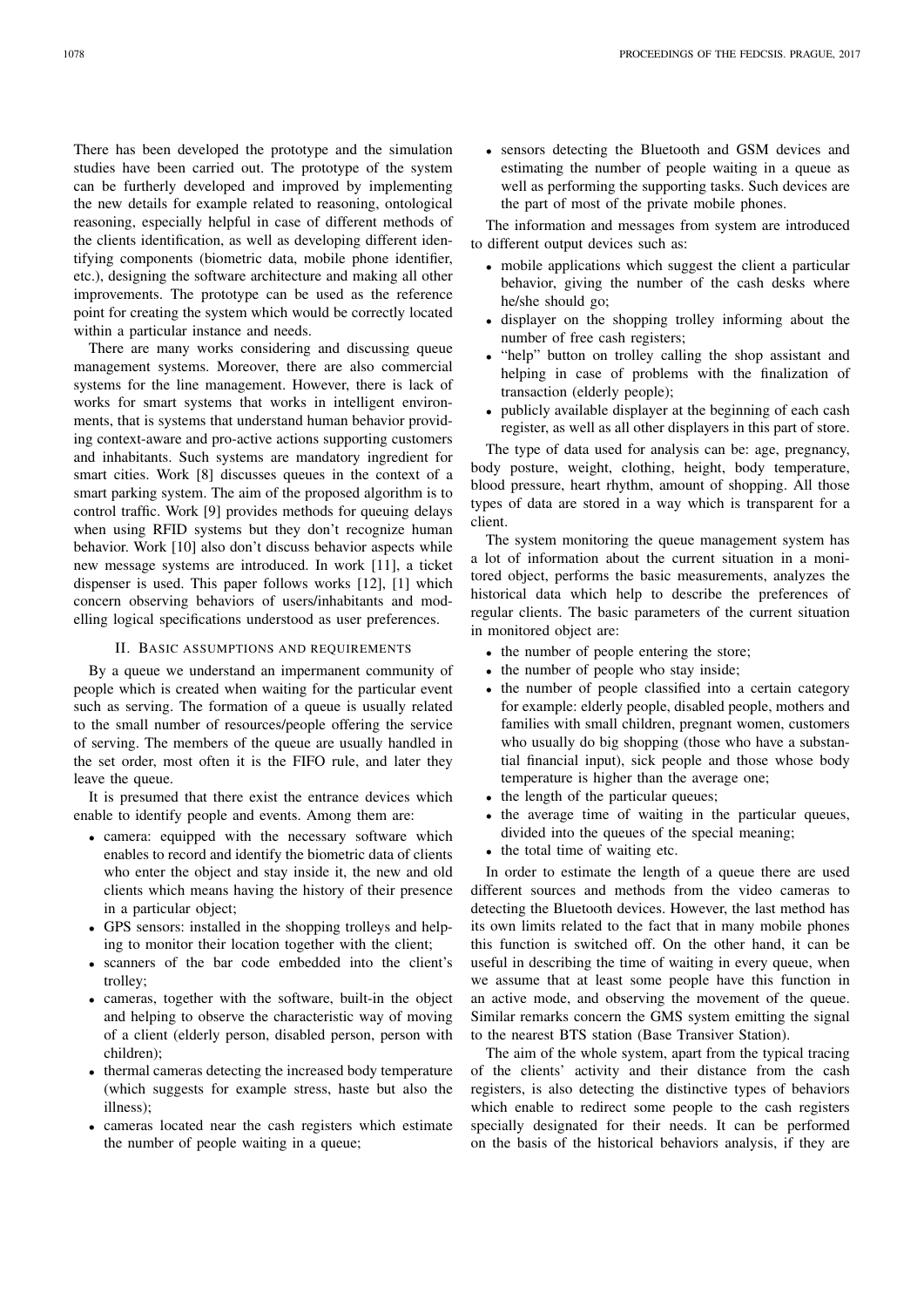

Fig. 2. Basic system architecture for activity understanding and context reasoning

available for the particular clients. This type of system, which is sensitive and context-aware and is characterized by the proactive functioning, aims to increase the level of satisfaction among clients, adjust the selling offer and consequentially increase the trading volume.

The direct objective of the system is to

- shorten the queues, or to reduce queue time, balancing the distribution of customers;
- allocate customers to specialized queues/desks in which they will be better served;
- increase customer satisfaction.

After identification and recognition of the client there are analyzed the examples presented below:

- 1) the person is a regular client (possibility to offer discounts and better standard of service, shorter queues, personal assistants);
- 2) the size of the previous shopping (discounts, redirecting to the cash register for special customers, personal assistants, possibility of shopping delivery);
- 3) the most frequently chosen categories (household chemistry, groceries, alcohol and others – information about sales, discounts), buying the luxury products (better quality of service);
- 4) elderly people, pregnant women, people with children, disabled people (special cash desks);
- 5) when client moves quickly or walks slowly, seemingly without a special purpose (people in hurry are redirected to the shorter queues or the special queues).

There are a few types of cash registers:

- 1) special cash desk adjusted to the needs of disabled or elderly people (bigger and wider driveway, bigger displayers);
- 2) cash desks for people with small children;
- 3) cash desks for people with luxury products who are the regular customers;
- 4) cash desks for fast service of people with a few products;
- 5) special cash desks for a particular type of products (for example electronics);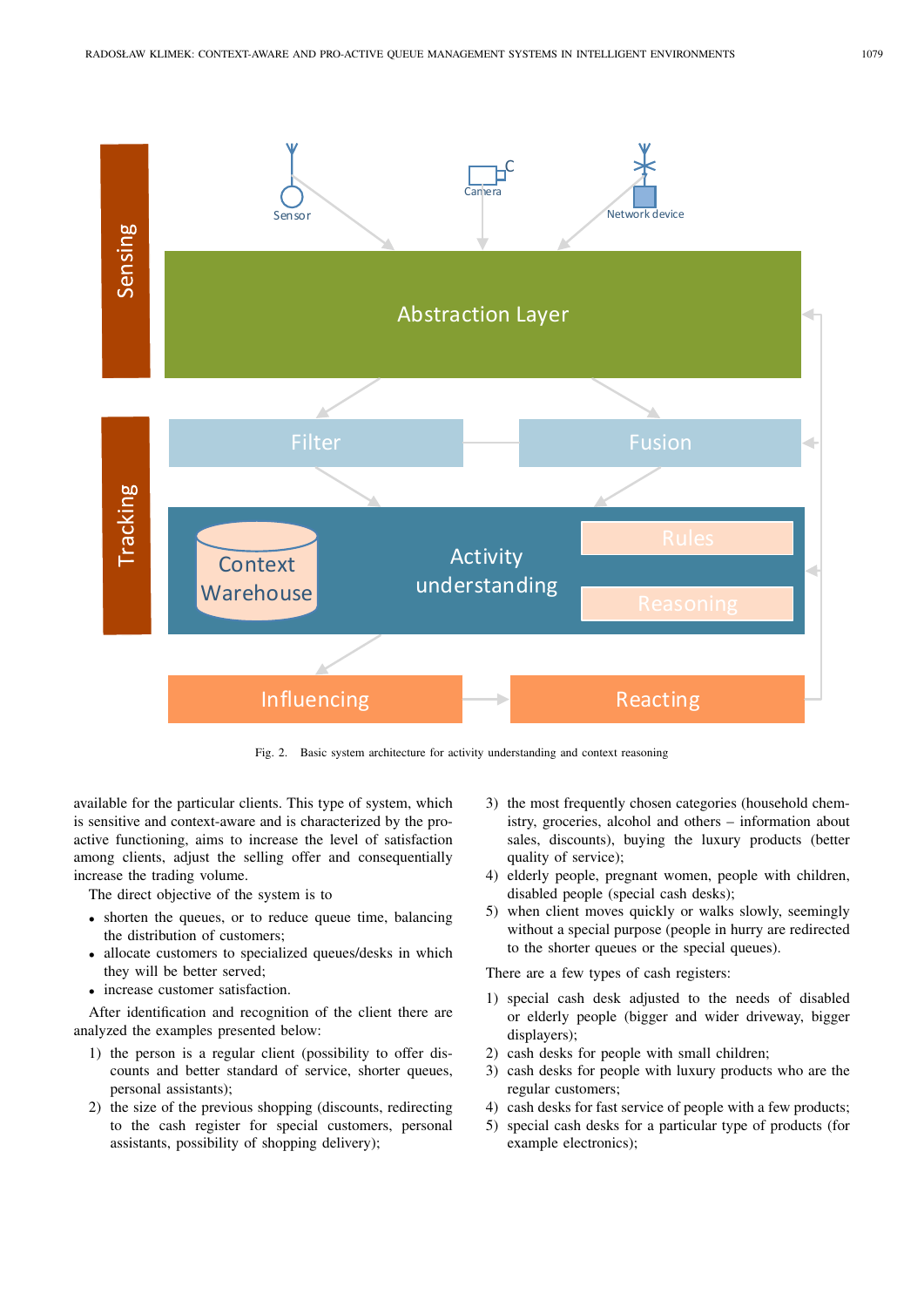

Fig. 3. Intelligent queue management system

## 6) normal cash registers.

## III. ARCHITECTURE

The idea of context is well established and understood in pervasive computing. Context is "...any information that can be used to characterize the situation of an entity. An entity is a person, place, or object that is considered relevant to the interaction between a user and an application, including the user and applications themselves" [13]. Thus, contextawareness is an ability of sensing and reacting on the environment. Sensing and context understanding are necessary and of critical importance for pro-active decisions.

The overall architecture for context-aware system that understood inhabitants activities, performing context reasoning processes is shown in Fig. 2, as an adaptation of similar ones in works [14], [1]. The Context Warehouse captures information engineering, that is it allows:

- to show all the clients attached to the monitored area,
- to provide a consolidated picture of data,
- to capture and provide access to meta data,
- to provide capability for data sharing,
- to merge historical data with current data,
- a deeper understanding of what each customers is,
- how to reconcile different views of the same objects,
- to see if a customer begins behaving uncharacteristically,
- improve quality of data, etc.

Signals are obtained from the environments. Industrial cameras also produce environmental information. Network devices, that is signals emitted by Bluetooth, GSM, and Wi-Fi

networks, allows to identify clients. Abstraction layer hides some implementation and hardware details. In other words, it translates information between different levels. Filter allows block or remove some information. Fusion enables merging of separate elements into a unified whole. Activity recognition and understanding allows to provide smart decision, that is to influence the inhabitants, or clients, in the environments. Context warehouse is a repository for all information, both historical and present, concerning objects in the monitored environments. Rules are how to process and conduct some recognized information. Reasoning enables drawing of inferences or conclusions automatically. Sensing means gathering and abstracting raw information concerning monitored environments. Tracking is a process of mining information on observed activities. Influencing provides smart decision. Reacting implements these decisions in the monitored environment.

#### IV. USE CASES AND SYSTEM SCENARIOS

The basic use diagram for the queue management system is presented in Fig. 3. The case "Client identification" is responsible for identification of every new client. The identification is based on the available biometric data but also, in an alternative case, all other available data emitted by Bluetooth, GSM, or Wi-Fi network. The use case "Client classification" is obligatorily included in "Client identification" and results in precise analysis of the history of the system and on the basis of the historical data enables the current classification of the client. The use case "Client queuing" provides the final customer service at the cash register such as counting the final amount, updating the information about client in the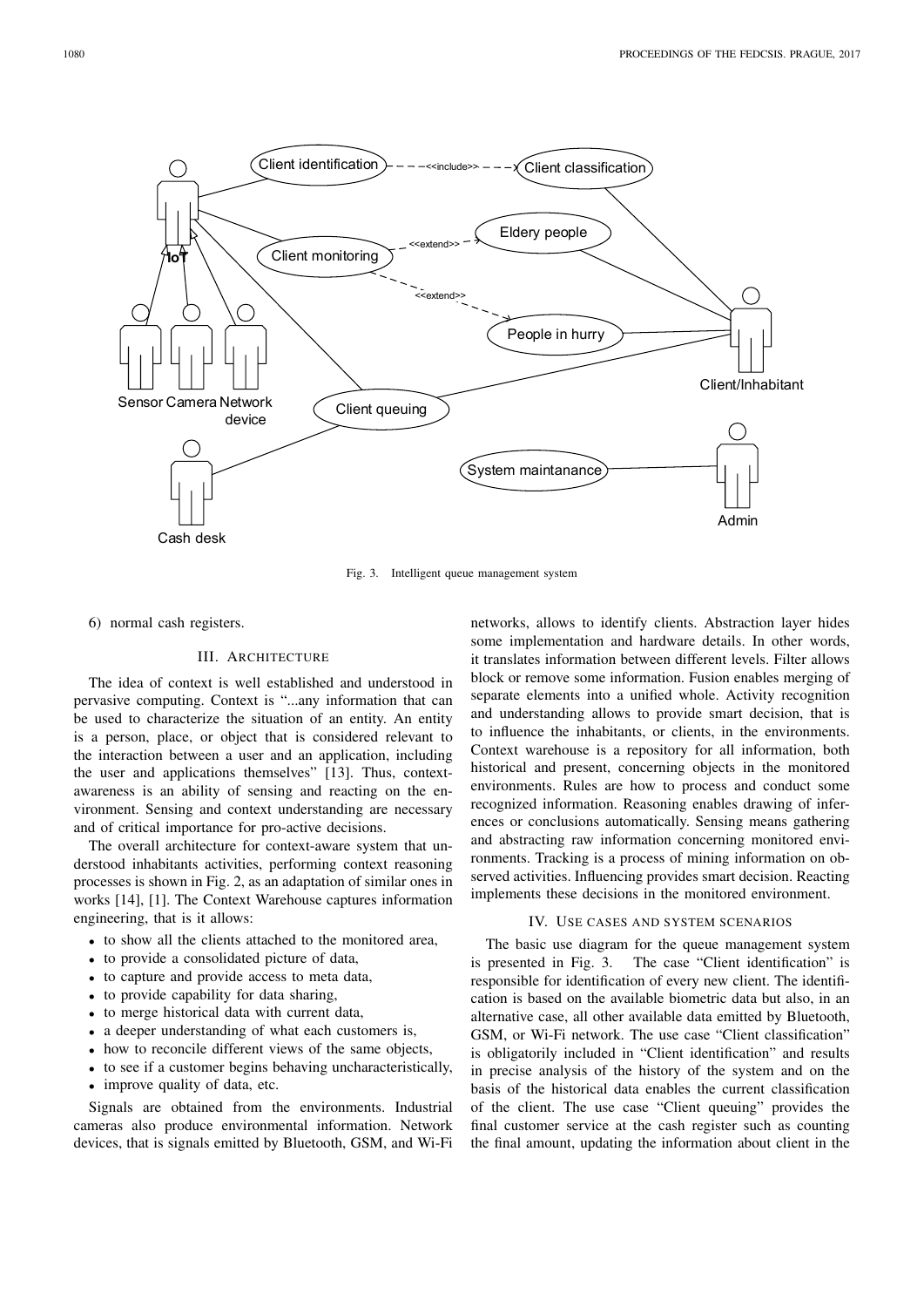

Fig. 4. Queue management system: the queue structure (left) and the desk area (right)

TABLE I USE CASE FOR ELDERLY PEOPLE

USE CASE FOR PEOPLE IN HURRY

UC name: "People in hurry"

Precondition: identification of the person in hurry Scenario:

- 1) Identification of the new client
- 2) System monitors the client's behavior and informs about his/her quick pace of movement and the higher body temperature registered by the camera;
- 3) Cameras inside the store inform about his/her moving in direction of cash registers;
- 4) System checks the length of the queues and client is directed to a particular dedicated cash register.

Postcondition: the person in hurry is serviced at the cash register and leaves the monitored area.

system, changing the client's category and all other pieces of information which build the historic data and which, in the future, will play a crucial role during the next visit and identification of the client in the object. The use case "System maintenance" enables the current system management, typical administrative tasks, switching on and off the new devices and deleting the outdated data, keeping them in an order etc.

Among the actors of the system are:

- Cash desk subject (a person or a device) providing the customer service for the clients waiting in a queue. His/her work should enable the smooth flow of people in a queue and its fast reduction;
- $Client the single being who stays inside the monitored$ object and is a part of the queue or in a short defined time is going to join it;
- Administrator the physical person who oversees and controls working of the queue management system, configures its parameters, sensors and answers the suggestions proposed by the system itself;
- Sensor an example of a physical element  $(IoT)$  in the system which task is to record, recognize and register the signals from the environment. It provides the information which are sent to the system in order to perform the correct interpretation.

The use case "Client monitoring" is an important and basic part of system which ensures the current observation of the identified client and recognition of the moment when he/she moves in the direction of cash registers as well as directing him/her to the appropriate cash desk as the place of trade finalization. Below, there are presented the possible scenarios for the use cases, recognizing and dealing with the special cases, divided into categories. Among them are: "Elderly people" or "People in hurry". Those cases are prompted as optional from the main case. Elderly people, who have limited movement capacities, move in a different and slower way which can easily be detected by the system, see Table I.

The next example of scenario is related to people whose behavior is atypical (for example they are in hurry). Moreover, there is a possibility of using the thermal cameras, registering the changing parameters of the client such as higher temperature, haste, see Table II.

It is possible to prepare another scenarios, for example for people with children, people with small shopping, VIP clients etc.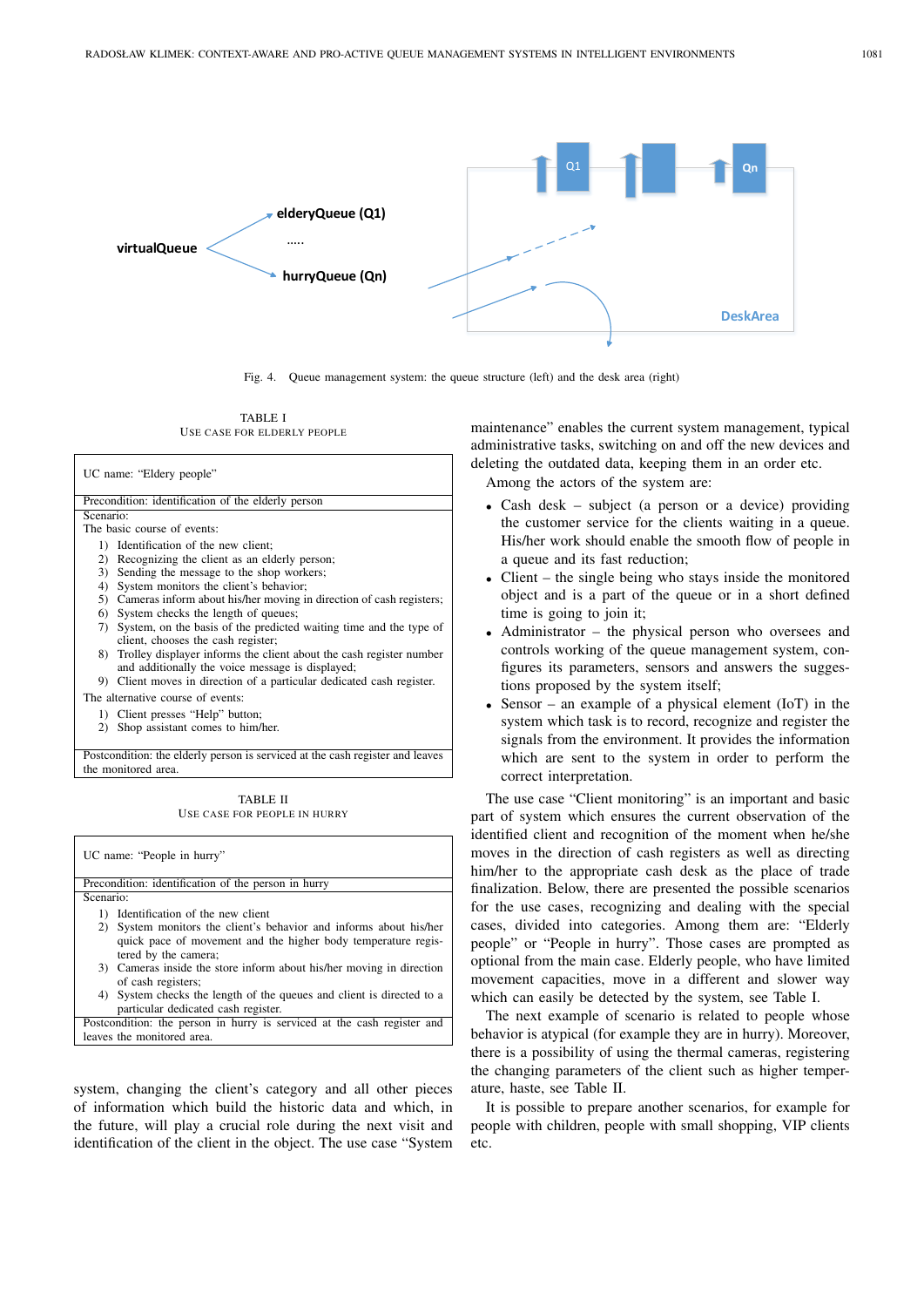### V. SYSTEM PRESENTATION

There will be presented the general system scheme. Fig 4 shows organization of the queue system. Within the monitored space there is located the cash desk area DeskArea where are the physical cash registers (both serviced and those which require the self-service). It is supposed that every client who enters this area wants to finish his/her shopping and plans to move closer to the physical cash registers. This fact is immediately detected by the system and such client (after identification) is put to the virtual queue VirtualQueue. It is not the physical queue but a certain data structure in the system where are stored all clients cash registers the time when they join any physical queue or leave the area. One of the processes is constantly checking VirtualQueue and after the classification and assumption process, also using the historical data; chooses the target queue for a client, for example: the queue for elderly people or people in hurry. The client, after choosing the queue for him/her, is monitored by the system (mobile phone, trolley displayer or the widely available displayers within the range of the system) which informs him/her about the target queue. If the client joins the physical queue, he/she is removed from VirtualQueue. If suddenly the client leaves DeskArea, for example resigns from finalization of transaction, he/she is also removed from the system. The general algorithms for the queuing system for the use case "Client Queuing" is presented in Fig. 5.



Fig. 5. Queuing, means assigning the queue to the client (left), new clients and those who leave (middle, right).

There has been created the simulation environment, or more precisely, the prototype of an application, which simulates work of the intelligent queue management system. However, this is only the beginning of work to obtain the complete system. Even if the prototype has been simplified, it still precisely portraits of how the system works. Fig. 6 presents the



Fig. 6. Environment simulating the queue management system

general working schemata of such environment. The system is initiated, there are measured its basic parameters such as: influencing the generator of clients, random distribution, probability density and others. There is also initiated the "finished" variable which controls the end of simulation process and is set by the system administrator. The whole process of generating new clients entering the object is initiated when a current number of clients falls below a certain minimal value. The identification, monitoring and queuing are performed simultaneously.

| Queue Management System |                                                                                                                                        |                                                                                                                     |                                                                                                                    |                   |                                                                                                                     |  |  |
|-------------------------|----------------------------------------------------------------------------------------------------------------------------------------|---------------------------------------------------------------------------------------------------------------------|--------------------------------------------------------------------------------------------------------------------|-------------------|---------------------------------------------------------------------------------------------------------------------|--|--|
|                         | Sensors                                                                                                                                |                                                                                                                     |                                                                                                                    |                   |                                                                                                                     |  |  |
|                         | Temperature                                                                                                                            | Weight                                                                                                              | Crippled                                                                                                           |                   | Pregnant                                                                                                            |  |  |
| Connected               |                                                                                                                                        | Connected                                                                                                           | Connected                                                                                                          |                   | <b>O</b> Connected                                                                                                  |  |  |
|                         | < [19:19:06:246] Sent data reg<br>> [19:19:06:896] 36.6032333<br>< [19:19:07:296] Sent data reg<br>> [19:19:07:941] 36.70215<br>Queues | > [19:19:00:400] 68.26308<br>>[19:19:03:596] 67.4233856<br>> (19:19:06:245) 64.25533<br>> [19:19:07:296] 79.0644455 | > [19:19:05:325] false<br>< [19:19:06:246] Sent data req<br><119:19:07:2961 Sent data reg<br>>[19:19:07:973] false |                   | > [19:19:04:883] false<br>< [19:19:06:246] Sent data req<br>< [19:19:07:296] Sent data reg<br>>[19:19:07:532] false |  |  |
| <b>Id</b>               | Name                                                                                                                                   | <b>Waiting people</b>                                                                                               | <b>Handled</b> people                                                                                              | Mean waiting time |                                                                                                                     |  |  |
|                         | Most privileged queue                                                                                                                  | 3                                                                                                                   | 47                                                                                                                 | 166.24 seconds    | п                                                                                                                   |  |  |
| $\overline{2}$          | Privileged gueue                                                                                                                       | 27                                                                                                                  | 50                                                                                                                 | 261.40 seconds    | п                                                                                                                   |  |  |
| 3                       | Normal queue                                                                                                                           | 27                                                                                                                  | 49                                                                                                                 | 282.74 seconds    | п                                                                                                                   |  |  |
| 4                       | Normal queue                                                                                                                           | 26                                                                                                                  | 48                                                                                                                 | 195.73 seconds    | п                                                                                                                   |  |  |

Fig. 7. Screen shot: Preview of the message exchange between sensors (IoT) and the main server.

In the simulation process, the clients are generated in a pseudo-random way, with parameters (elderly, young, physically disabled, children, men, women, pregnant women, people in hurry, regular clients, people without shopping history etc.) which enable the best possible and precise mapping of the real system. It is possible to describe the density of generating in order to map the time periods characterized by different turnout of clients (morning hours, afternoon hours).

There has been adopted the following time periods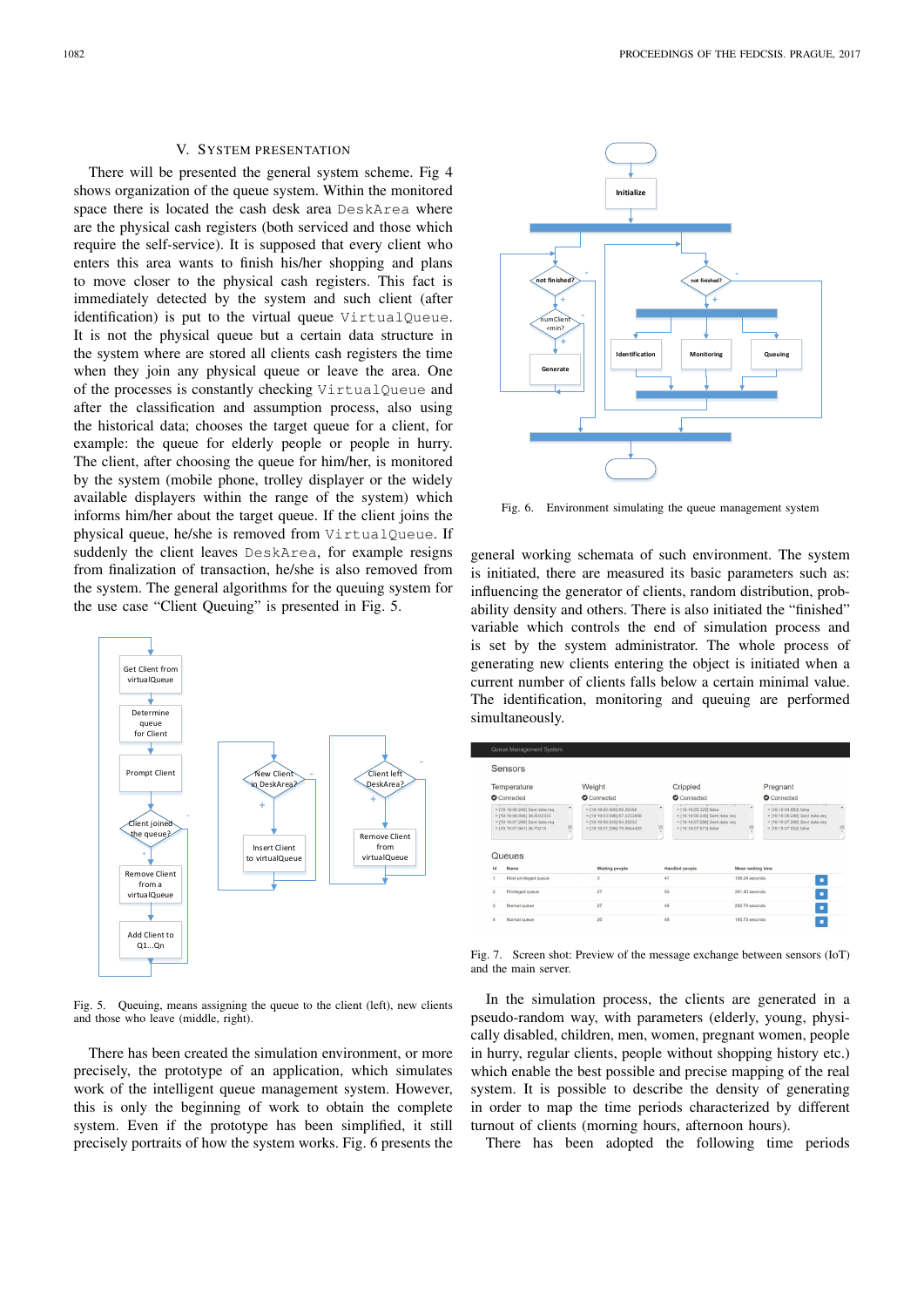| Parameter                  | Queue number   | Simulation time |      |      |      |  |
|----------------------------|----------------|-----------------|------|------|------|--|
|                            |                | 30s             | 60s  | 120s | 240s |  |
|                            | 1              | 2               | 3    | 2    | 2    |  |
| Number of waiting clients  | $\overline{2}$ | 2               | 4    | 8    | 14   |  |
|                            | 3              | 2               | 4    | 7    | 14   |  |
|                            | 4              | 2               | 3    | 7    | 13   |  |
|                            | 1              | 1               | 3    | 6    | 12   |  |
| Number of clients serviced | 2              | 1               | 2    | 6    | 12   |  |
|                            | 3              | 1               | 3    | 5    | 12   |  |
|                            | 4              | 1               | 2    | 5    | 11   |  |
|                            | 1              | 15.4            | 22   | 33.3 | 42   |  |
| Average waiting time       | $\overline{c}$ | 16.2            | 22.9 | 37.5 | 66.3 |  |
|                            | 3              | 17.3            | 26.4 | 35.5 | 68.5 |  |
|                            | 4              | 22.42           | 29.2 | 35   | 66.3 |  |

TABLE III SIMULATION RESULTS

and time intervals between the visits: for 06.00– 09.00 is  $RandomInRange(10, 60);$  for 09.00-14.00 is  $RandomInRange(30, 180);$  for 14.00-18.00 is  $RandomInRange(50, 800);$  for 18.00-21.00 is  $RandomInRange(30, 600);$  for 21.00–06.00 is  $RandomInRange(10, 100)$ , where the function  $RandomInRange(a, b)$  means the random number x in a range  $x > a$  and  $x \leq b$ . The prototype simplifies the client model to the features such as age, weight, body temperature, disability or pregnancy. When generating the people, there has been used the following statistical data: age – for 40% of population  $Gaussian(25, 3)$ , for  $60\%$  of population  $Gaussian(50, 10)$ ; weight –  $Gaussian(70, 10);$  temperature –  $Gaussian(36.6, 0.3);$ and 0.16% of population for disability, 0.09770294% for pregnancy, where Gaussian function  $(mean, stdDev)$  gives back the number  $x$  drawn according to the normal Gaussian distribution which has the mean value mean and standard deviation stdDev. Additionally, there has been implemented

| Queues         |                       |                       |                       |                   |  |  |  |  |  |
|----------------|-----------------------|-----------------------|-----------------------|-------------------|--|--|--|--|--|
| Id             | Name                  | <b>Waiting people</b> | <b>Handled people</b> | Mean waiting time |  |  |  |  |  |
|                | Most privileged queue | 3                     | 20                    | 57.32 seconds     |  |  |  |  |  |
| $\overline{2}$ | Privileged gueue      | 8                     | 22                    | 142,11 seconds    |  |  |  |  |  |
| 3              | Normal queue          | л                     | 23                    | 120.65 seconds    |  |  |  |  |  |
| 4              | Normal queue          | $\sim$<br>з           | 22                    | 86.43 seconds     |  |  |  |  |  |

Fig. 8. Screen shot: Preview of the queue situation: name, number of people waiting, number of people serviced by a particular queue, the average waiting time and the average waiting time of an one supplicant in a queue. In the last column there is a button which stops and starts the queue.

non-deterministic time of customer service which is equal to Gaussian(90000, 15000). Another implemented value is a sensor error equal to 5%. Summing up the briefly presented simulation environment, it seems that the obtained environment is an appropriate framework for future works implementing the context-aware queue management system.

The exemplary screen shots presenting the system are shown in Figs. 7 and 8. Table III shows the sample results of prepared stimulation.

The further works over the system development should be carried with a special diligence according to the following non-functional requirements:

- Expansion: system needs to be designed in a way which enables its development and adding modules dealing with different spheres of controlling numerous institutions.
- Scalability: system should work smoothly in case of a sudden increase in the number of clients. The proper functioning in the period of a high burden is expected.
- Manageability: system should deploy the interfaces which help to control the queue management in a fast and effective way.
- Configurability: the system should allow the wide spectrum of configuration options – one of them is possibility of registration of the new sensors and managing the already existing ones.
- Safety: the system should be provisioned against the external attacks – it needs to use only safe and encrypted protocols.
- Stability: system should work in a stable way regardless of the environmental conditions.

The further works over the system development should also concern requirements engineering aspects [15], [16], as well as temporal issues of the system [17], [18].

#### VI. CONCLUSIONS

There has been designed the queue management system in an intelligent environment. It works according to the paradigm of pervasive and ubiquitous computing. Its main task is to recognize clients who appear in the object, understand their behavior, take into account the historical data related to objects and propose the particular actions. They can cover both client support as well as simplification of the transaction finalization